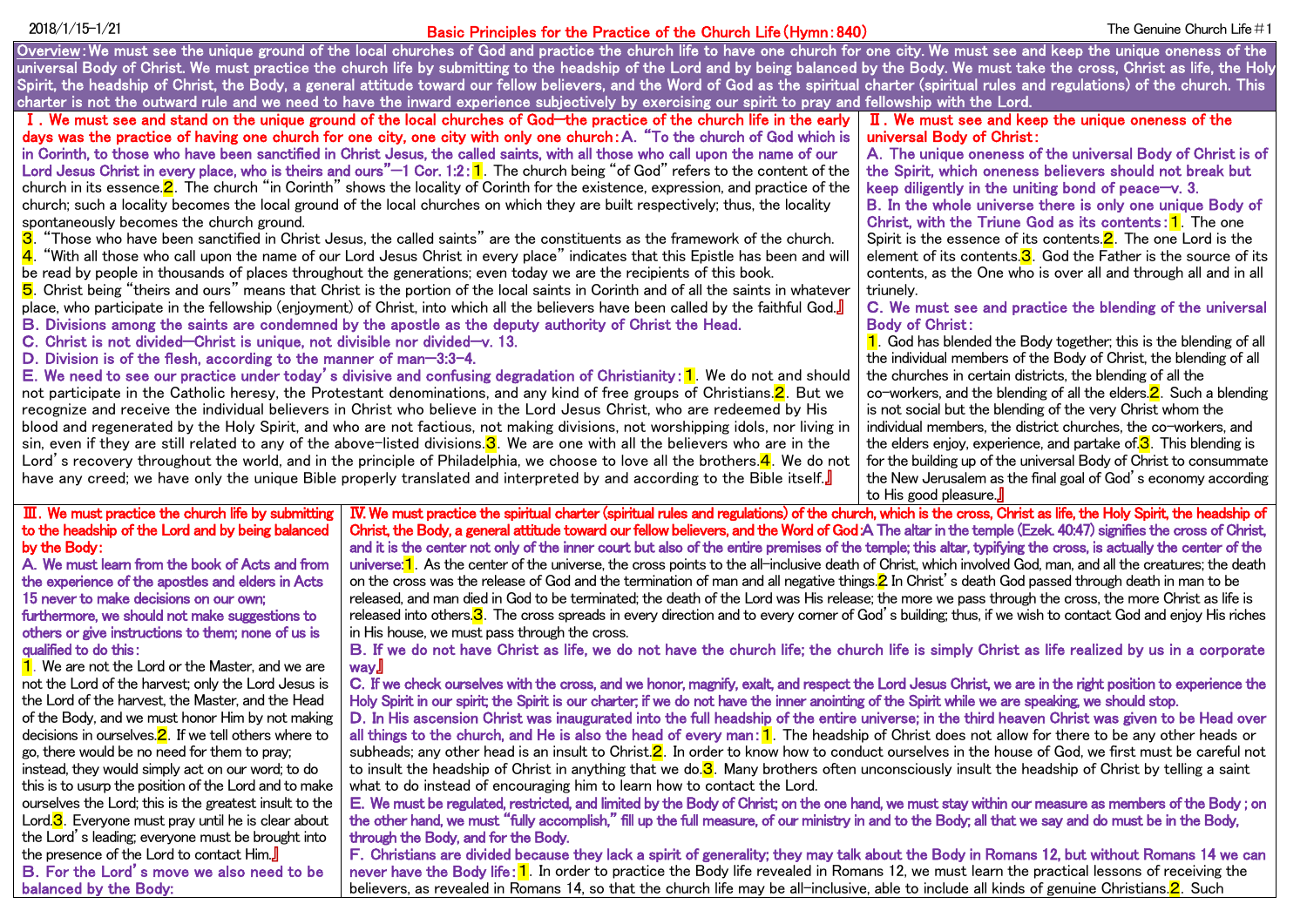| 1. Suppose the leading ones, after much prayer,<br>are truly burdened about a certain matter; what<br>they should do then is through fellowship pass on<br>their burden to the saints and ask the saints to<br>pray. <b>2</b> . Eventually, the saints will receive a personal<br>leading from the Lord, and they may move<br>accordingly; in this way no one will be                                                                                                                                                                                                                                                                                                                                                                                                                                                                                                                                                                                                                                                                                                                                                                                                                                                                                                                                                                                                                                                                                                                                                                                                                                                                                                                                                                                                                                                                                                                                                                                                                                                                                                                                                                                                                                                                                       | receiving requires the transformation mentioned in Romans 12:2; if we remain natural, we will be unable to receive those whose views are<br>different from ours in doctrine or in practice.3. As long as one is a genuine Christian and has the fundamental faith of the New Testament, we<br>should not exclude him, even though he may differ from us with respect to doctrine; rather, we should receive him in the same one Lord.<br>G. "Your word is very pure, / And Your servant loves it"-Psa. 119:140:<br>1. The Scripture, the word of God, is the very breathing out of God; God's speaking is God's breathing out; hence, His word is spirit, or<br>breath; thus, the Scripture is the embodiment of God as the Spirit. $2$ . The Spirit is therefore the very essence, the substance, of the<br>Scripture, just as phosphorus is the essential substance in matches; we must strike the Spirit of the Scripture with our spirit to catch<br>the divine fire. |
|-------------------------------------------------------------------------------------------------------------------------------------------------------------------------------------------------------------------------------------------------------------------------------------------------------------------------------------------------------------------------------------------------------------------------------------------------------------------------------------------------------------------------------------------------------------------------------------------------------------------------------------------------------------------------------------------------------------------------------------------------------------------------------------------------------------------------------------------------------------------------------------------------------------------------------------------------------------------------------------------------------------------------------------------------------------------------------------------------------------------------------------------------------------------------------------------------------------------------------------------------------------------------------------------------------------------------------------------------------------------------------------------------------------------------------------------------------------------------------------------------------------------------------------------------------------------------------------------------------------------------------------------------------------------------------------------------------------------------------------------------------------------------------------------------------------------------------------------------------------------------------------------------------------------------------------------------------------------------------------------------------------------------------------------------------------------------------------------------------------------------------------------------------------------------------------------------------------------------------------------------------------|---------------------------------------------------------------------------------------------------------------------------------------------------------------------------------------------------------------------------------------------------------------------------------------------------------------------------------------------------------------------------------------------------------------------------------------------------------------------------------------------------------------------------------------------------------------------------------------------------------------------------------------------------------------------------------------------------------------------------------------------------------------------------------------------------------------------------------------------------------------------------------------------------------------------------------------------------------------------------|
| Day1:1 Cor. 1:2 To the church of God which is in Corinth, to those who have been sanctified<br>in Christ Jesus, the called saints, with all those who call upon the name of our Lord Jesus<br>Christ in every place, who is theirs and ours:<br>Rev. 1:11 Saying, What you see write in a scroll and send it to the seven churches: to<br>Ephesus and to Smyrna and to Pergamos and to Thyatira and to Sardis and to Philadelphia<br>and to Laodicea.<br>Day2:1 Cor. 1:10 Now I beseech you, brothers, through the name of our Lord Jesus Christ,<br>that you all speak the same thing and that there be no divisions among you, but that you be<br>attuned in the same mind and in the same opinion.<br>13 Is Christ divided? Was Paul crucified for you? Or were you baptized into the name of<br>Paul?<br>Day3: Eph. 4:3 Being diligent to keep the oneness of the Spirit in the uniting bond of peace:<br>4 One Body and one Spirit, even as also you were called in one hope of your calling; 5 One<br>Lord, one faith, one baptism; 6 One God and Father of all, who is over all and through all and<br>in all.<br>Eph. 3:8 To me, less than the least of all saints, was this grace given to announce to<br>the Gentiles the unsearchable riches of Christ as the gospel<br>9 And to enlighten all that they may see what the economy of the mystery is,<br>which throughout the ages has been hidden in God, who created all things,<br>10 In order that now to the rulers and the authorities in the heavenlies the<br>multifarious wisdom of God might be made known through the church,<br>Day4: Acts 15:22 It then seemed good to the apostles and the elders with the whole church<br>to choose men from among them to send to Antioch together with Paul and Barnabas<br>25 It seemed good to us, having become of one accord, to choose men to send to you<br>together with our beloved Barnabas and Paul,<br>28 For it seemed good to the Holy Spirit and to us<br>Luke 10:2 And He said to them, The harvest is great, but the workers few; therefore, beseech<br>the Lord of the harvest that He would thrust out workers into His harvest.<br>Day5: 1 Cor. 12:13 For also in one Spirit we were all baptized into one Body, whether Jews |                                                                                                                                                                                                                                                                                                                                                                                                                                                                                                                                                                                                                                                                                                                                                                                                                                                                                                                                                                           |
| or Greeks, whether slaves or free, and were all given to drink one Spirit. 14 For the body is<br>not one member but many.<br>Day6: 1 John 2:20 And you have an anointing from the Holy One, and all of you know.<br>Rom. 14:1 Now him who is weak in faith receive, but not for the purpose of passing judgment<br>on his considerations.                                                                                                                                                                                                                                                                                                                                                                                                                                                                                                                                                                                                                                                                                                                                                                                                                                                                                                                                                                                                                                                                                                                                                                                                                                                                                                                                                                                                                                                                                                                                                                                                                                                                                                                                                                                                                                                                                                                   |                                                                                                                                                                                                                                                                                                                                                                                                                                                                                                                                                                                                                                                                                                                                                                                                                                                                                                                                                                           |
|                                                                                                                                                                                                                                                                                                                                                                                                                                                                                                                                                                                                                                                                                                                                                                                                                                                                                                                                                                                                                                                                                                                                                                                                                                                                                                                                                                                                                                                                                                                                                                                                                                                                                                                                                                                                                                                                                                                                                                                                                                                                                                                                                                                                                                                             | <b>《Composition for prophecy》</b>                                                                                                                                                                                                                                                                                                                                                                                                                                                                                                                                                                                                                                                                                                                                                                                                                                                                                                                                         |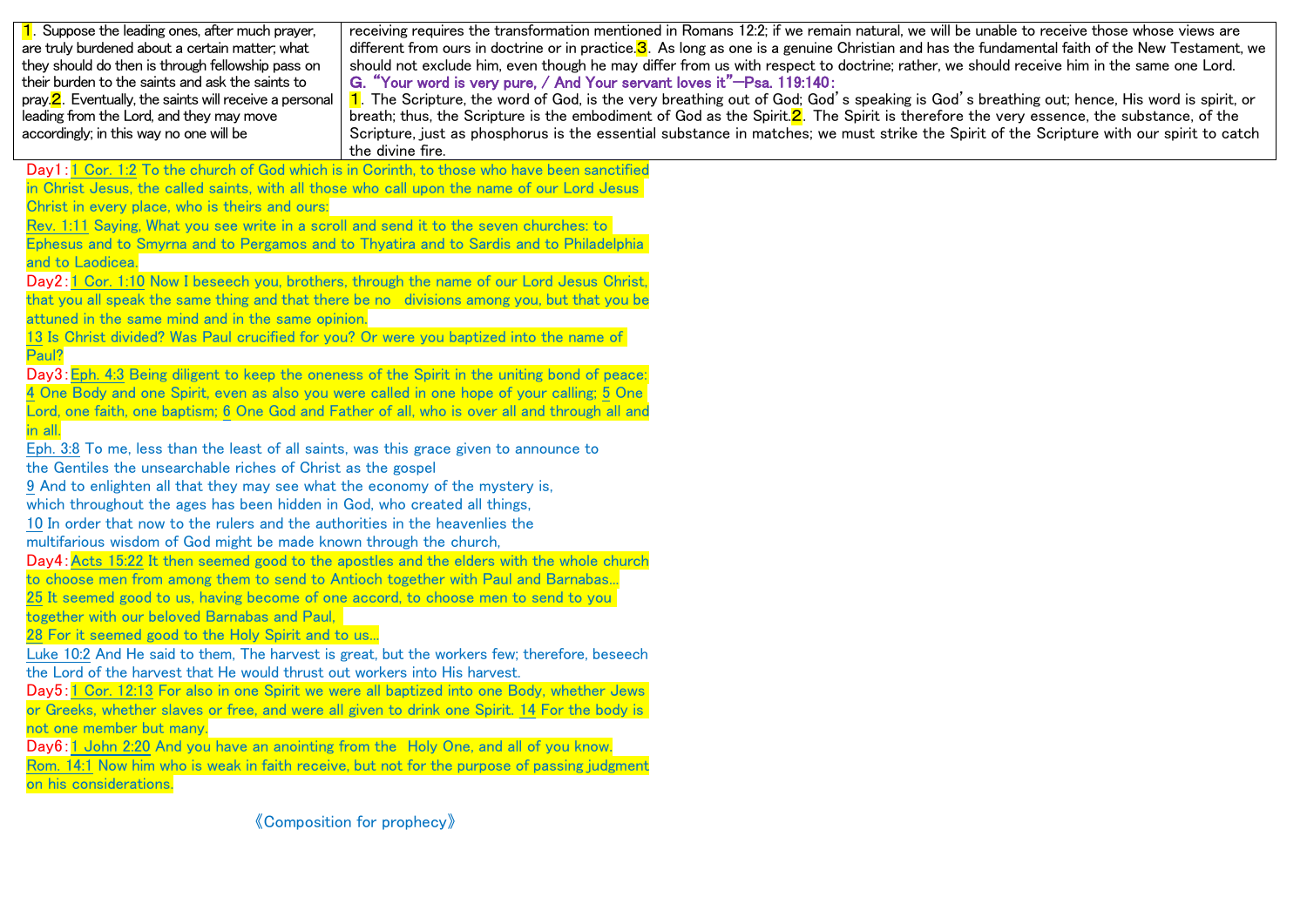# Experience $(1)$ : Passing through the cross in order to be blended and adjusted by others

God has blended the Body together. The word blended also means adjusted, harmonized, tempered, and mingled. God has blended the Body, adjusted the Body, harmonized the Body, tempered the Body, and mingled the Body. The Greek word for blended implies the losing of distinctions. One brother's distinction may be quickness, and another's may be slowness. But in the Body life the slowness disappears and the quickness is taken away. All such distinctions are gone. God has blended all the believers of all different races and colors. Who can make the blacks and the whites lose their distinctions? Only God can do this. A husband and a wife can have the harmony in their marriage life only by losing their distinctions.

In order to be harmonized, blended, adjusted, mingled, and tempered in the Body life, we have to go through the cross and be by the Spirit, dispensing Christ to others for the sake of the Body of Christ....Also, what we do should not be for our interest and according to our taste but for the church. As long as we practice these points, we will have the blending.

### For Young Working Saints

In your company, various people are positioned over you, under you, beside you, and around you. This is the Lord's arrangement. Among these people, there are a variety of people such as a person with bad will, a person with good will, a competent worker, an incompetent worker, an incompetent worker with good will, and a competent worker with bad will. If you would be open unwisely to anyone, then you may be deceived and be brought into chaos. You need to approach people by keeping a balance between opening your heart to the others and being cautious to them.

Under this basic understanding, you should be able to communicate and cooperate together with every type of people. To achieve this, train yourself the followings by calling on the name of the Lord.

# a) When you talk with others, understand correctly what kind of person you are talking to, in the fellowship with the Lord by exercising "a spirit of power and of love and of sobermindedness" given by the Lord:

Understanding correctly means not only to find out the person is a good man or a bad man, but also to get a rough picture of each aspects of that person such as his ability. It needs much more time to understand more correctly, so you first need to grasp roughly. You can recognize a distance and a way to talk with the target person according to the above understanding and the relationship in organization with him. You should not say, "It is impossible for me to do such difficult task." Please read the words below.

2 Tim 1:6 For which cause I remind you to fan into flame the gift of God, which is in you through the laying on of my hands.

7 For God has not given us a spirit of cowardice, but of power and of love and of sobermindedness.

### b) Open your heart as much as possible to cooperate with the others:

You need to open your heart as much as possible to cooperate with the person whom you are talking to, having an appropriate caution. At the same time, you need to put your favor and your pace on the cross. Otherwise, your communication with him will become bitter and he also feel the same, then it would be impossible for you to be in harmony with him. The more you experience the cross, the more your heart will be enlarged. Especially, when you approach the person you feel difficulty, you should experience the cross beforehand, be filled with the Spirit and pray for your heart to be enlarged. With this kind of training, you will be an excellent leader in future. Amen!

### Experience $(2)$ : In the genuine church life, there is no outward rules, but inward spiritual regulations

We should have no kind of outward rules, regulations, and bylaws for the church. Rather, we should have a spiritual charter of the church, the spiritual rules and regulations for the church. a) The first spiritual regulation of the church is the cross: The church comes into being by Christ, but the cross of Christ is the very means through which and by which Christ brings the church into being.

b) The second item of the spiritual charter of the church is Christ as life: On the negative side, the cross deals with all the negative opinions, thoughts, differing concepts, ideas, and desires and the things of the self, of the world, and of sin. On the positive side, the cross released Christ as life.

c) The third item of the spiritual charter of the church is the Holy Spirit in our spirit: The Spirit of God, the Spirit of Christ, the Spirit of life, is the living regulation. If we check ourselves with the cross, and we honor, magnify, exalt, and respect the Lord Jesus Christ, we are in the right position to properly experience the Holy Spirit. We must be checked by the cross, and we must be safeguarded by Christ. Then we will experience the Spirit in a proper and adequate way.

d) The fourth item of the spiritual charter of the church is the headship of Christ: We do not have outward regulations, but we have the regulating Head....The headship of the Lord Christ alone will regulate us and rule out many problems and mistakes.

e) The fifth item of the spiritual charter of the church is the Body of Christ: We must be regulated, restricted, and limited by the Body.

f) The sixth item of the spiritual charter of the church is to be general: When we come to others, we do not have anything special to insist upon....We simply come together to fellowship, discuss, pray, and seek the Lord's hand. Then we all agree with how the Lord leads us, and we advance by one step. Otherwise, we wait, if we are going to realize the real church life, we must be general.

g) The seventh and last item of the spiritual charter of the church is the Word of God: Concerning so many important, vital matters we must be checked by the Word. The Scripture, the word of God, is the breathing out of God. God's speaking is God's breathing out. Hence, His word is spirit, or breath....We must strike the Spirit of the Scripture with our spirit to catch the divine fire.

## For Junior High and Senior High Students

The spiritual charter of the church consists of 1)the cross, 2)Christ as life, 3)the Holy Spirit, 4)the headship of Christ, 5)the Body of Christ, 6)be general, 7)Word of God as God's breath. All these are not outward charters, you definitely need to exercise your spirit, call upon the Lord's name, open to the Lord, fellowship with the Lord, and experience the seven spiritual charters. Japanese are very well-trained in living according to the rules. As a result, the cities in Japan are very tidy and clean. Because everyone acts according to the rules of social norms, and is not particularly bounded by the law. However when you believe in the Lord and start the church life without outward rules, naturally there is a tendency to formulate rules to your church life. Learn to be an inward Christian by coming out from following the outward rules according to the Japanese culture. Being an inward Christian is not so difficult. You need to learn the secret. Such secret is to constantly train yourself to talk with the Lord. You may say that "I have the weakness of making rules in my church life, but the church can never be built with outward rules. Oh, Lord Jesus. I exercise my spirit to be an inward Christian. Help me to experience the cross, the life, the Holy Spirit, the headship, and the Body."